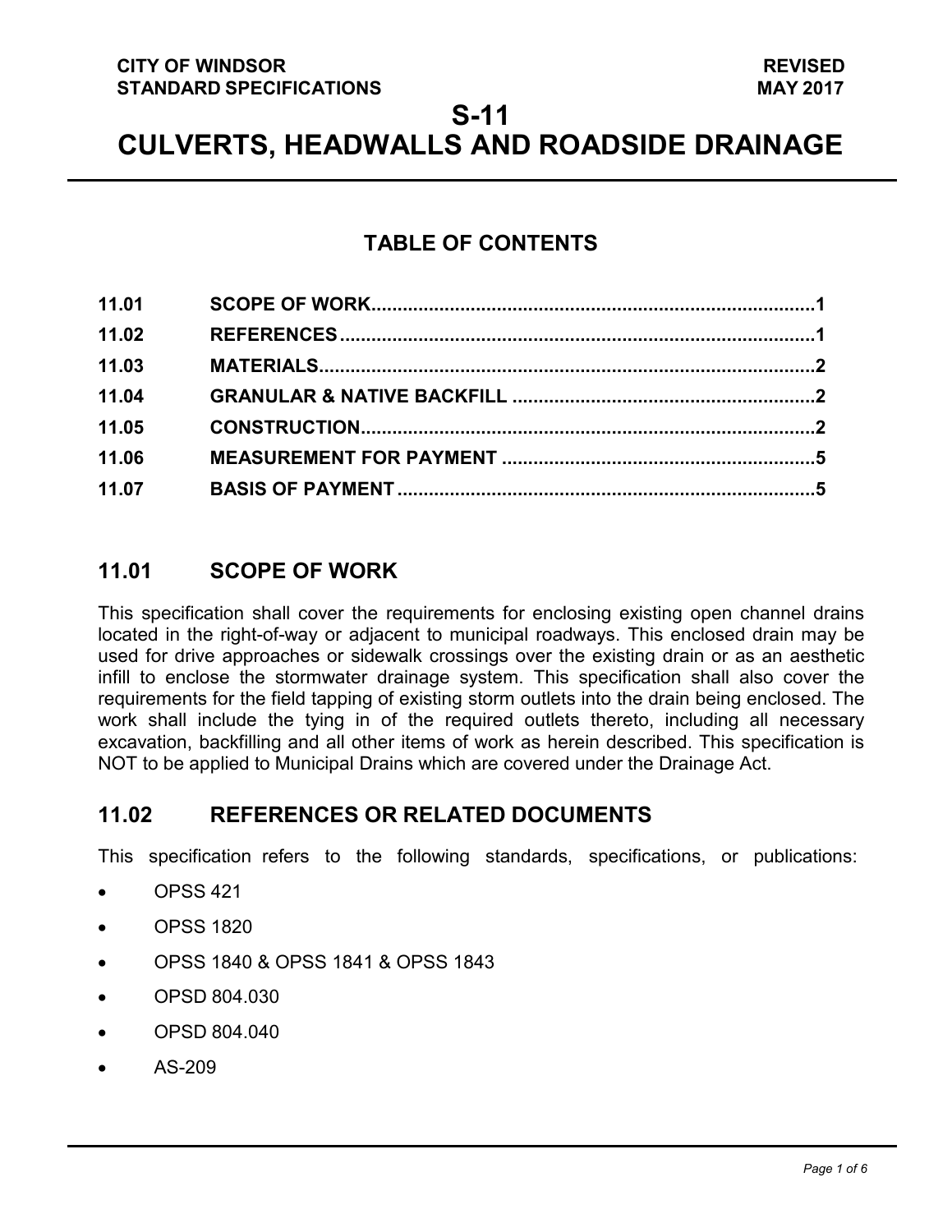#### **CULVERTS, HEADWALLS AND ROADSIDE DRAINAGE**

### <span id="page-1-0"></span>**11.03 MATERIALS**

Materials shall meet the requirements of OPSS 1820 for concrete pipe products, OPSS 1841 for polyvinyl chloride (PVC) pipe products, OPSS 1840 for polyethylene (PE) plastic pipe products and OPSS 1843 for polypropylene (PP) plastic pipe products.

Any manholes or catchbasins required shall be in accordance with City of Windsor Standard Specification S-2.

The contractor shall supply ALL materials.

## <span id="page-1-1"></span>**11.04 GRANULAR & NATIVE BACKFILL**

This material, unless otherwise specified, shall be 19.5mm Granular 'A' stone compacted and graded to accept the placement of the pipe.

If the culvert is to be located under a hard surface, such as a drive approach, then the remainder of the backfill is to be compacted granular 'A' material to the bottom side of the proposed hard surface. The minimum depth is 300mm.

If the culvert is to be located in a grassed area, with no hard surface, than the backfill can be an approved native soil with a minimum topping of 100mm of approved topsoil..

## <span id="page-1-2"></span>**11.05 CONSTRUCTION**

### **11.05.01 OPSS Reference**

Installation of the pipe culvert shall be in accordance with OPSS 421 unless otherwise noted in the City of Windsor Standard Specification S-11 or as directed by the City Engineer.

### **11.05.02 Time and Order of Performance**

The Contractor shall commence the works and carry them on at whatever point or points along the line of the drain that the City Engineer may direct.

### **11.05.03 Existing Conduits, Tracks, etc., Access to Property and Protection**

The Contractor shall be liable and responsible for the adequate support and for protection of sewers, drains, conduits, tracks or other structures owned by the Corporation or any private company or any individual enjoying franchise rights or occupying any portion of the street or right-of-way on, or below or above the surface. The Contractor shall provide access for traffic to houses and other premises, provide for proper protection against damage, and comply with all the requirements of the contract.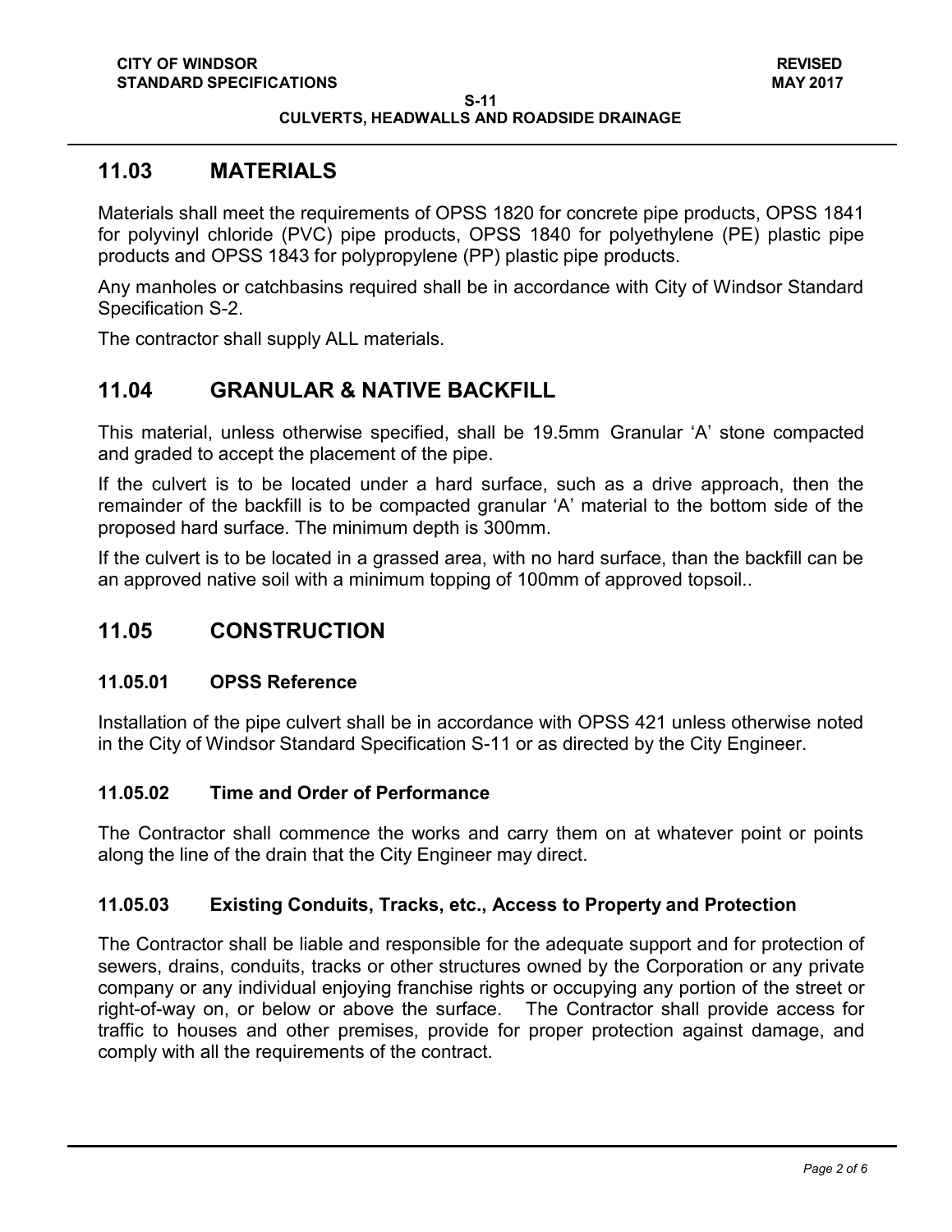#### **CULVERTS, HEADWALLS AND ROADSIDE DRAINAGE**

#### **11.05.04 Excavation**

The trench for the new culvert shall be true to the line and grade required to match the existing line and grade of the roadside drain. The trench shall be of sufficient width to provide free working space and to permit compaction of backfill material around the pipe, but the width of the trench shall not exceed the inside diameter of the barrel of the pipe plus 300mm, unless permitted by the City Engineer in writing. When trenches are excavated wider than the above maximum caused by the use of power equipment, lack of bracing or other reasons, any increase in quantities of excavation, granular backfill or other items incurred by the excess width shall be borne by the Contractor.

Where required by conditions of the soil, sheeting apparatus shall be furnished and the cost of the sheeting, shoring, and bracing shall be borne by the Contractor.

The bottom of the trench shall be filled with a bed of 19.5 Granular 'A' stone backfill, 300mm deep, and no point of the trench bottom shall be within 300mm of the grade line of the bottom of the pipe. The foundation beneath the headwalls shall be as per AS-209.

Where the bottom of the trench is in unstable soils, such as saturated clays and/or silts or quicksand, the trench shall be deepened to the depth required for granular backfill or whatever other means for securing good foundation, as required by the City Engineer.

Not more than 100 metres of cut shall be opened at any one time or placed in advance of the completed drain, unless by written permission of the City Engineer and for such distance as therein specified.

The Contractor shall excavate for the culvert without any damage to any existing trees or the root systems of any trees adjacent to the trench where the culvert is to be placed.

#### **11.05.05 Laying Pipes**

The trench shall, at all times, be kept dry and no pipes shall be laid in water or upon a wet bed, except when authorized in writing by the City Engineer. At all times during the progress of laying and backfilling and until the work has been accepted, the pipes shall be thoroughly cleaned, kept clean and protected from coatings of dirt. All pipes shall be laid true to line and grade. No length of pipe shall be laid until the preceding length has been thoroughly embedded and secured in place so as to prevent any movement or disturbance of the joint. All junctions, if required, shall be made with the coupler bands manufactured by the culvert manufacturer and approved for use with the type of pipe used for the culvert. The City Engineer, at his discretion, may require that the junctions in the culverts be made with a watertight seal. The Contractor shall then provide culverts that can be jointed in such a way that a watertight seal is obtained. This shall be undertaken by using pipe that has a bell and spigot joining system that provides a watertight seal. No pipe shall be left in the trench overnight without backfilling to protect it.

Proper foundation shall be provided in unstable soils by the addition of granular material as directed by the City Engineer.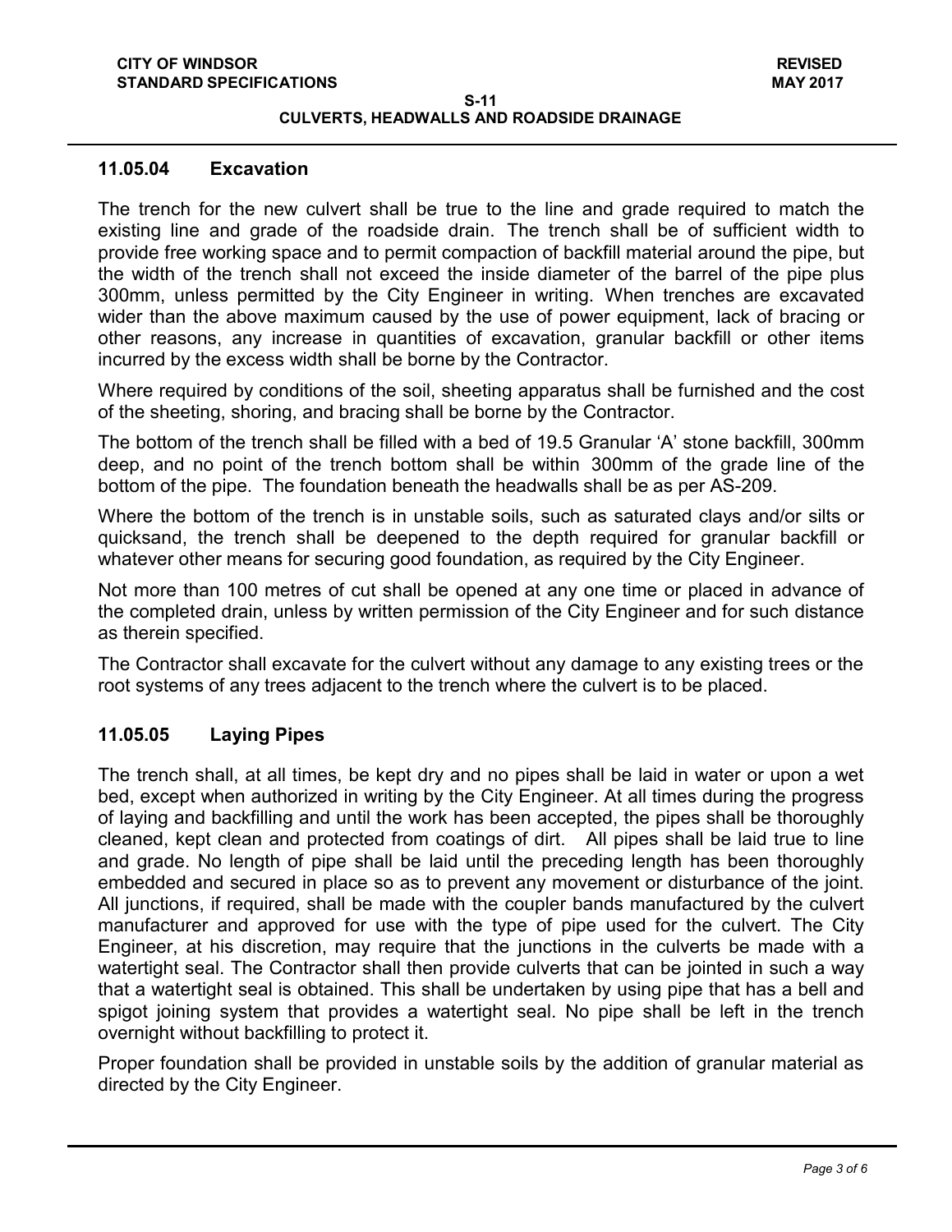**S-11 CULVERTS, HEADWALLS AND ROADSIDE DRAINAGE**

#### **11.05.06 Storm Outlet Connections**

While placing the culvert, the Contractor may expose existing storm private drain connections or other culverts that drained to the existing ditch and now must drain into the proposed culvert. The connections are to be made using factory or manufactured tee fittings approved for use with the type of culvert installed. At no time shall the pipe being connected to the culvert protrude into the culvert. No connections shall be abandoned unless approved by the City Engineer.

If it is required that the culvert shall be connected to a pre-cast concrete structure, such as a catch basin or manhole, this shall be done by utilizing the factory supplied "knock out" formed into the pre-cast unit for the size of culvert being tied in or by use of a cast-in-place rubber coupling to accept the size of the culvert. Should it have to be connected to an existing concrete structure, the Contractor shall core drill a hole in the existing structure no larger than 25mm greater than the pipe size. All connections to structures are to be mortared in place, using a rapid setting, waterproof, hydraulic cement mixed according to the manufacturer's directions.

#### **11.05.07 Backfilling**

Backfill, unless otherwise specified, shall be in accordance with section 3 and shall be placed over culverts only after it has been approved by the City Engineer. Any earth from cave-ins and all other objectionable matter shall be removed prior to backfilling. Any damaged pipes shall be removed and replaced and also any other repairs shall be performed prior to any backfilling. Backfilling, except for the completion of any section or at the termination of a day's work, shall be kept back at least 15 metres from the advanced end of the pipe. At the termination of a day's work, backfilling shall be completed to the end of the pipe to protect it from cave-ins, falling stones, or other damage.

The granular backfill shall be placed in layers not exceeding 150mm in depth when compacted. Care shall be taken to ensure that the backfill is placed under the haunches and around the pipe. Compaction shall be performed in such a manner as not to injure or dislodge the pipe.

#### **11.05.08 Headwalls**

Where directed by the City Engineer, the Contractor shall place headwalls at the terminal ends of the culverts. Precast or poured in place concrete headwalls shall be constructed as per OPSD 804.030 and OPSD 804.040 at locations approved by the City Engineer.

Headwalls for pipe diameters of 450mm or less can be constructed with standard jute bags filled with 14 MP a damp concrete mix at locations approved by the City Engineer.

Gabion stone with ready mix concrete poured over it will not be allowed as a headwall in a roadside drain without the approval of the City Engineer.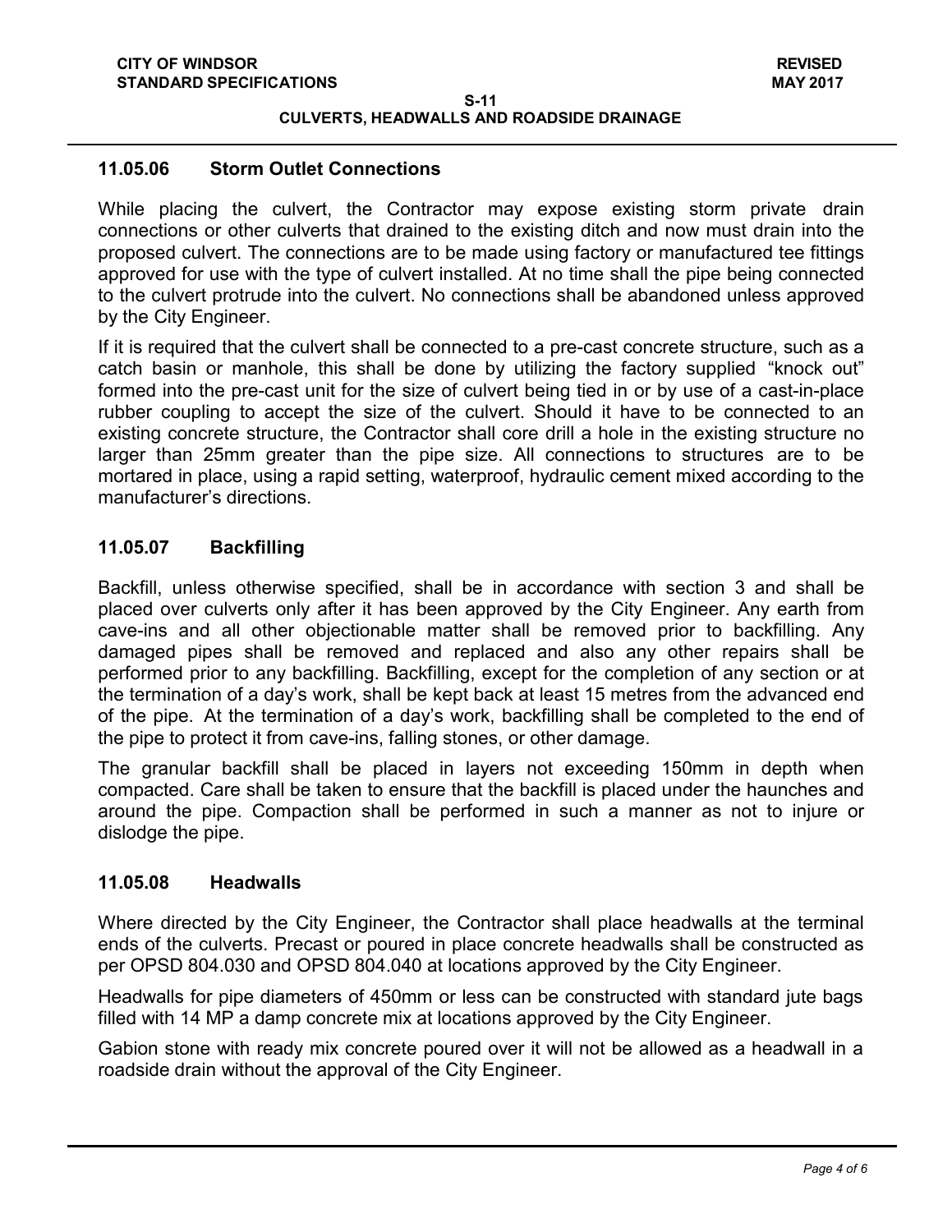#### **S-11 CULVERTS, HEADWALLS AND ROADSIDE DRAINAGE**

#### **11.05.09 Catch Basin / Structures**

The Contractor shall place all structures such as catchbasins and manholes as shown on the approved plans as per City of Windsor Standard Specification S-2.

#### **11.05.10 Inspection**

The Contractor shall prove his work throughout the entire length of the satisfaction of the City Engineer. Defective work or damaged materials shall be remedied or removed and replaced as directed by the City Engineer immediately on its discovery.

#### **11.05.11 Disposal of Surplus Materials, etc.**

As the trenches are filled in and the work completed, the Contractor shall, at his own expense and cost, removed and dispose of all surplus earth, stone, and other material from the work in such manner and at such points as directed by the City Engineer.

### <span id="page-4-0"></span>**11.06 MEASUREMENT FOR PAYMENT**

Measurements will be made in lineal metres of the length of the pipe in place. Separate measurements shall be made of different diameters laid in accordance with the specifications and schedule of payments as called for on the tender.

### <span id="page-4-1"></span>**11.07 BASIS OF PAYMENT**

### **11.07.01 Bid Prices for Laying Pipe**

Bid prices on the above items shall be in full compensation for the excavation of the trench and for the laying of the pipes, backfilling with granular and native (if required) material, the supply and use of all appliances and materials, the disposal of all surplus excavated materials and the satisfactory cleaning of the site and for all work required under this specification, excepting those items for which other payment is herein provided.

### **11.07.02 Excavation for Culverts**

The cost of the excavation shall be included in the linear price for the placement of the culvert.

### **11.07.03 Granular & Native Backfill**

The cost of the granular and native (if required) backfill shall be included in the linear price for the placement of the culvert. This payment shall be compensation in full for the supply, handling, hauling, placing and compacting all work herein specified incidental to this item.